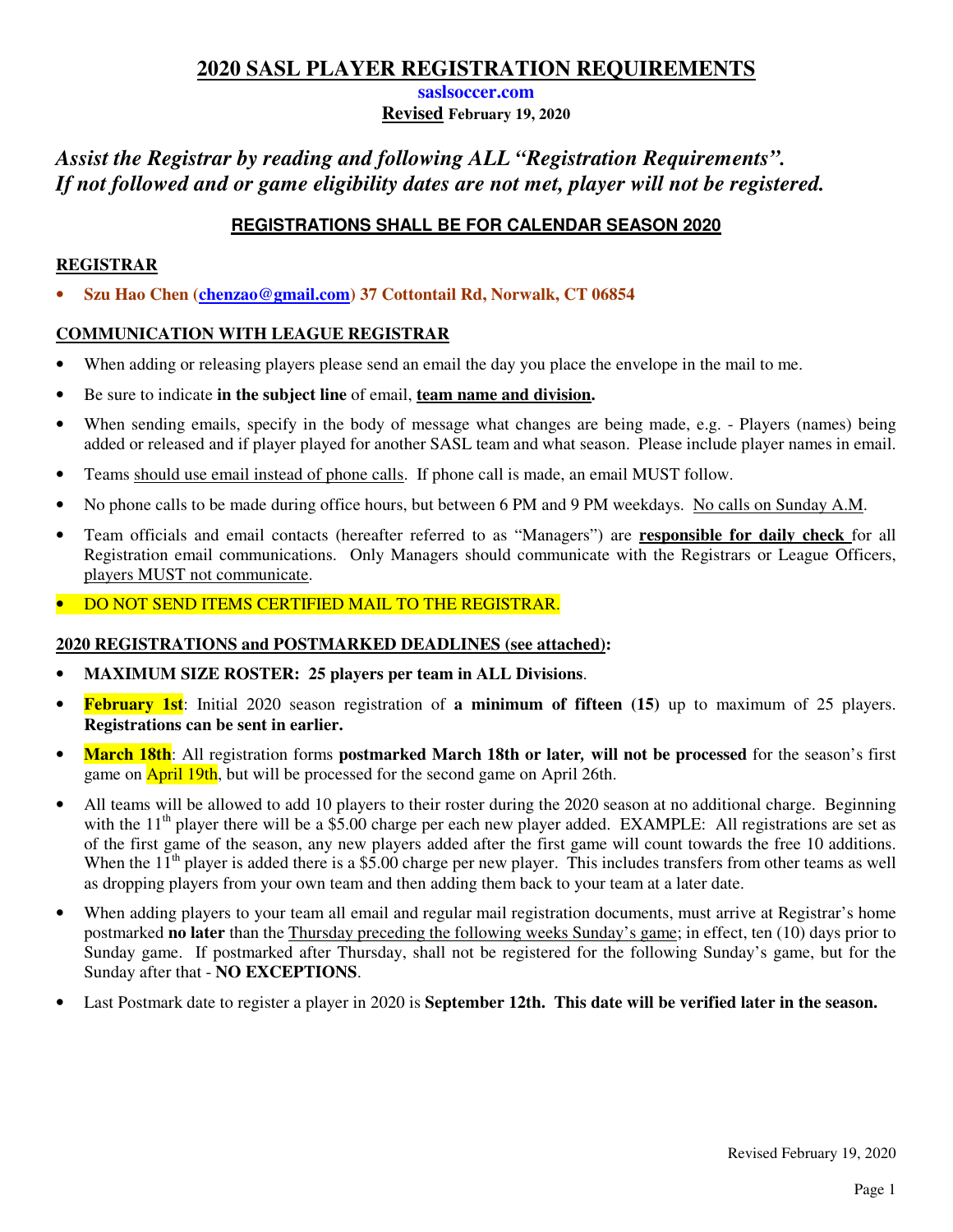**saslsoccer.com**

### **Revised February 19, 2020**

# **DOWNLOADING 2020 SASL FORMS FROM THE WEBSITE**

Teams are responsible for downloading ALL Annual 2020 Updated Forms; - "Registration Requirements"; Excel (3 Part) Registration Form; Player Release Form; Waiver and Release of Liability;

2020 Excel (3 Part) Registration Form MUST be used for player registration. REASON - Form will be used by CSSA to create a State Wide Master Player list. Older dated forms from prior years **shall not be accepted**.

## **ITEMS / INFORMATION REQUIRED FOR REGISTRATION**

### **1. Waiver and Release of Liability Form**

- Required every year for **ALL** players per USASA requirement for insurance purposes.
- Scanned copies are accepted. Team managers are to consolidate all waivers into **ONE** file. Multiple scan copies will not be accepted. If there are changes to the team later on, team managers will provide an updated **SINGLE** scan copy.

## **2. New player passes:** New player passes **must be signed by the player**:

- A*.* **One** SASL Over-30 YELLOW player passes for age 30 and over division, or  **One** SASL Master BLUE player passes for age 40 and over division; or **One** SASL Master BLUE player passes for age 50 and over division.  **One** SASL goalkeeper under age PINK pass - Age 25 for 0-30; Age 35 for Masters 0-40 and Age 45 for 0-50.
	- Questionable player signatures will be questioned and or rejected.
	- Player's Name, Driver's License Number (ID Number) and Birth Date **must be printed legibly** on pass. Player pass ID (License) Number must be the same as on the Team Registration Form. Some States and Passports have more then 9 digits and some use letters. Always use the first 9 characters of the id#.
	- If player does not have a driver's license See Drivers License requirements.
	- Do not fill out the reverse side of the pass this section is **for Registrars use only**.

### **B. Player Photograph**

• One player **color** photograph (*must be passport size and one inch minimum head size – must fit inside the box on the pass***)** shall be compared to photo copy on license photo. Less than one inch head size may be rejected - **No hats allowed**. Photos **must be cut and glued / pasted** on player passes. Do not use staples.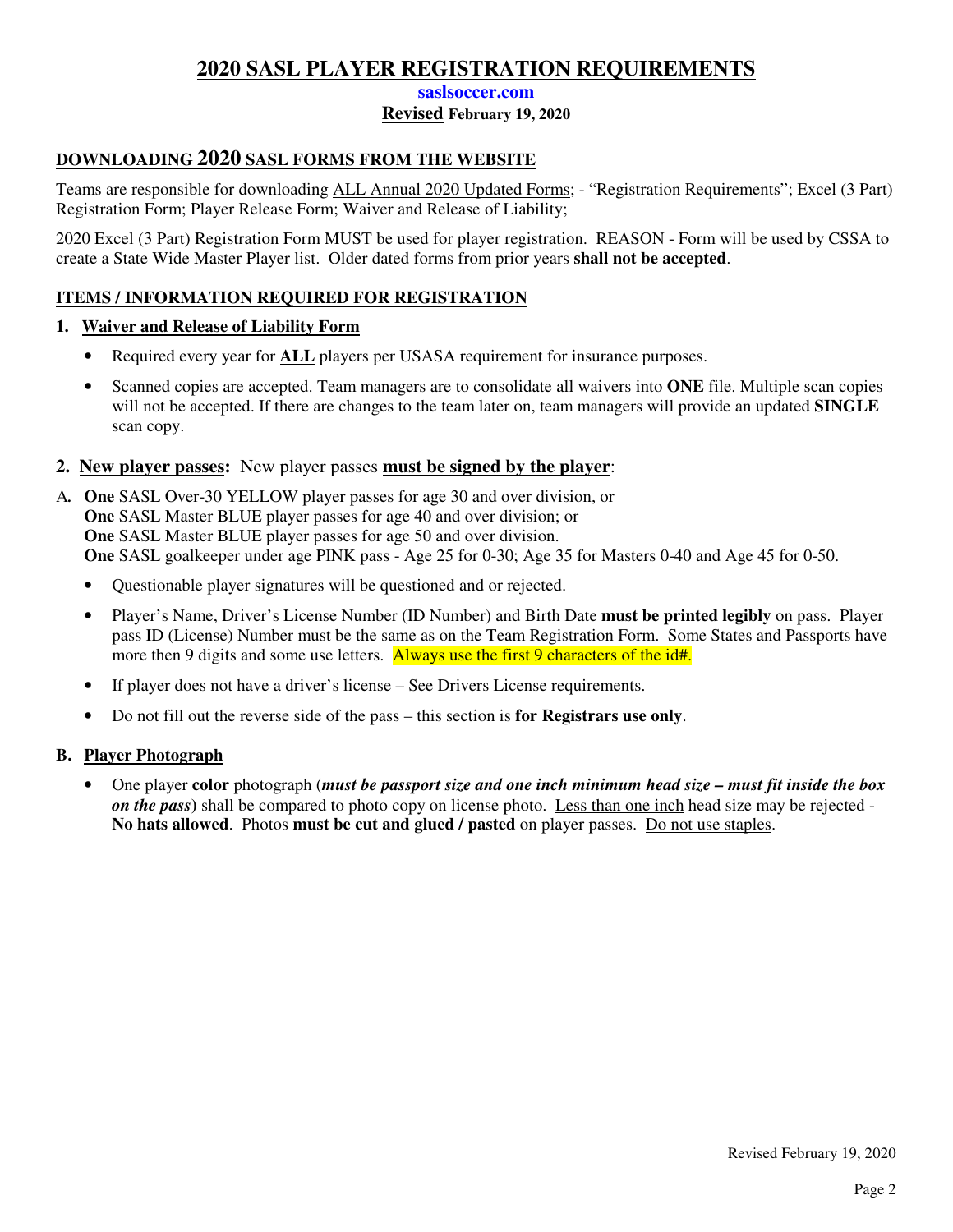#### **saslsoccer.com**

#### **Revised February 19, 2020**

#### **C. Drivers License Requirements – New players must submit the latest copy of Drivers License to be registered.**

- One **colored legible photocopy** of the player Driver's License, or Connecticut Non-Drivers Photo ID Card if available from the State; Name; Date of Birth must be legible, and license photo copy will be compared to passport sized photo supplied. - **License copy MUST be cut to the same size as the player pass**.
- Players who do not have a Connecticut License or ID card may submit a license from States other than Connecticut; this will be accepted for registration. A letter may be requested that the player is not currently registered to play for any team within his home state and is not currently under any suspension – USSF Rule.
- Managers are responsible for comparing the photo copy of license sent to the League, to the players original State Issued License to ensure that the **player's date of birth is accurate**. This must be done for ALL players, new and previously registered player's licenses on file with the Registrars. Teams must check their players License D.O.B. that they list on their game roster. Failure to do this, in the event of a players D.O.B. being wrong, the team will be held accountable for submitting a wrong D.O.B., if it makes the player ineligible.
- All players from countries other than the United States who do not have a US Drivers License may submit a copy of their Visa or Passport showing their picture and date of birth. Players may be requested to submit an International Letter of Clearance from his country of origin listing his last address and granting permission to travel to play in Connecticut. This is a USSF Rule.

### **3. Registration Form - Must be the 2020 Excel (3 Part) Form**

- **'Instruction' Tab** Open and follow instructions 1 through 8 for New Registration Form.
- **'Team Roster' Tab** For initial registration update the 'Team Roster' Tab. List all players to be registered with all player information fully completed. If players already have league passes from the previous season with the same team or another team, indicate this information and team on the accompanying email message to assist the Registrars.
- **'Adds and Deletes' Tab** For updates to your roster, fill in the "Adds & Deletes" tab **with the date you are adding or deleting and properly check the player as New (column B) or Released (Column C)**. Change your 'Team Roster' Tab to reflect the changes. Change the date on the 'Team Roster' tab cell G3. Email the spreadsheet to your SASL Registrar. **Teams that only update "Adds & Delete" tab without updating "Team Roster" tab will have the form returned and registration will not be processed.**
- **Must be emailed** to the Registrar **Mail paper registration forms along with the player information**.A copy of the email with attachment should go to the team's other manager, and to the sender's Outbox or Sent Items file.
- **MUST be** downloaded from the League Website**. Customized forms** cannot be accepted and will be rejected. Reason - CSSA Registrar uses the form to create a master player list of all CSSA registered players for USSF.
- **Team Management** must also complete the top of form **and date,** each time the form is submitted.
- **Player Driver's License Number** (ID Number) or Connecticut Non-Drivers Photo Identification Card Number must be the same ID number as on the player pass.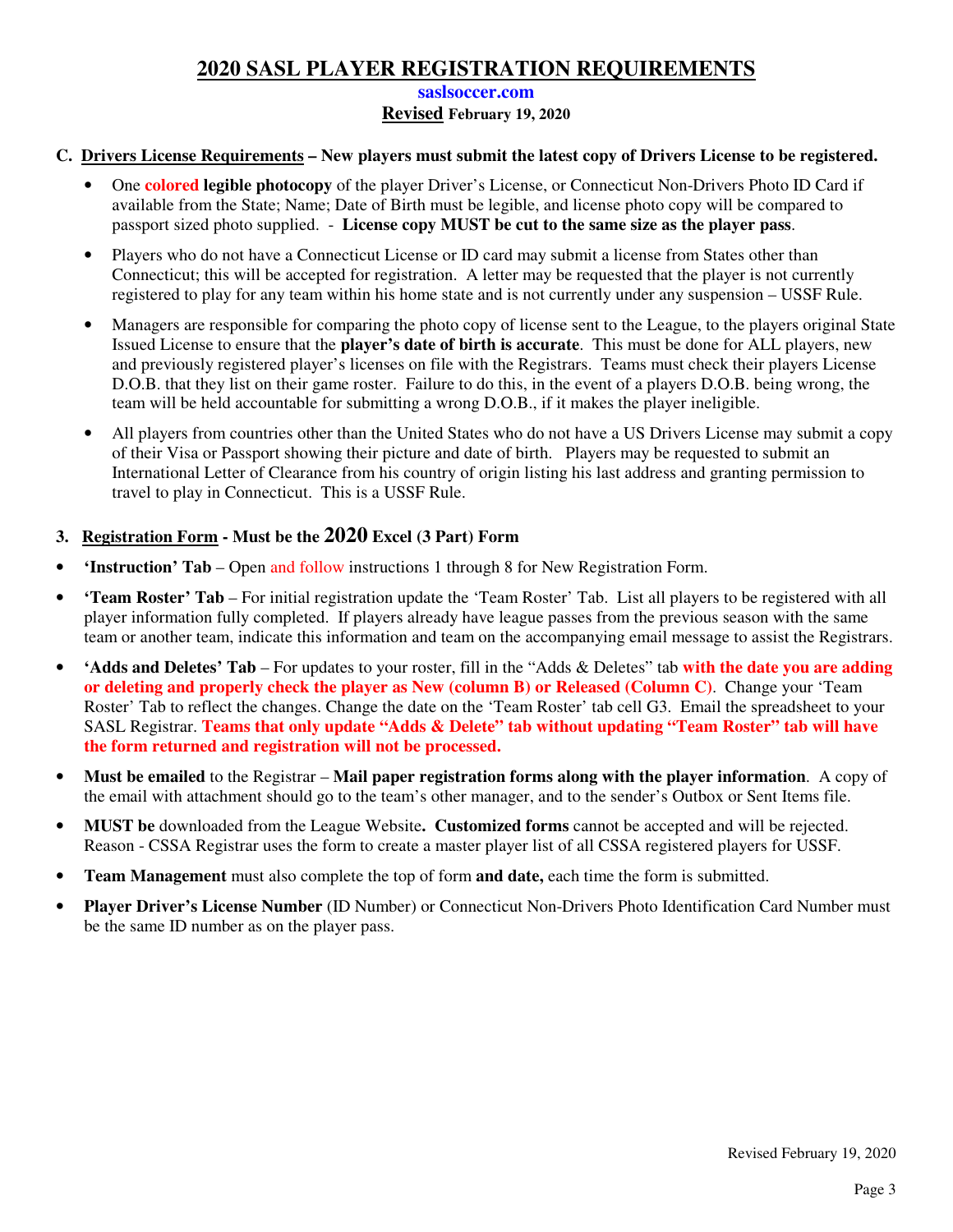#### **saslsoccer.com**

#### **Revised February 19, 2020**

#### **ADDITIONAL INFORMATION:**

- **1. Players shall not be registered if any registration requirement is not followed or is missing when received by the Registrar. He will email team management only once about missing information or items.**
- 2. When missing information or items are received by the Registrar, postmarked no later than Thursday, the player will be registered to play on the following eligible Sunday (10-days later). If, after ten days from Registrar's contact with team management, Registrar has not received the missing information or items, the incomplete registration shall be returned to the team management.
- 3. Players from other leagues joining the SASL will be registered as new players. Other league's passes cannot be used in the SASL.
- 4. Under age goalkeepers, upon reaching age 30 or 40 or 45 must be issued new colored player pass for the division they are playing in (special pink pass will be changed to a yellow or blue player pass).
- 5. Managers **MUST CHECK and count their player passes** immediately after the game to ensure they have all of their team's passes and that match officials do not leave with them. **\$20 fee for a new pass will be assessed for lost pass**. A player can only play **with League approval for one game if a player pass is lost**. The Registrar must be notified no later than Thursday prior to Sunday's game (three days prior to match) for the referee and opponents to be officially notified that the player can play without a pass. If the Registrar is notified **after Friday**, the player shall not be allowed to play in Sunday's match. If a player with no pass plays without League email permission, the team shall forfeit the match with fines.
- 6. It is the team's responsibility to follow up and mail replacement registration documents, including a \$10 reregistration fee for each player if a team loses player passes (SASL Rule E.6 must be followed).
- 7. Player passes (including blank passes) **are the exclusive property of the SASL**, and cannot be used in other leagues. If SASL passes are used in another league, the player and the team will be disciplined (see SASL Rule E.9 for discipline details).
- 8. Inactive player passes will be kept on file for **only one season**. Any pass in the Registrar's possession with a registration sticker of 2017 will be destroyed after the first game of 2020. Only passes with registration stickers dated 2018 will be maintained for the 2020 season.
- **9.** Teams shall be fined for any passes that are not returned to the SASL, or for not meeting League deadline dates for return of passes at end of season. All player passes **must be returned no later than two weeks** after end of the official season's schedule. (Rule E.3 & L.17). **When returning the passes, the managers should ensure that the passes are tied up and preferably double enveloped or put in waterproof type envelop to avoid damage during transit. Please ensure that there's tracking number as well.**

### **MAILING OF REGISTRATIONS:**

- 1. Passes after the initial registration period, will usually be mailed back to teams within 72 96 hours from the date Registrar receives, and in time for the next eligible game date. **No one is allowed to go to a Registrar's home**.
- 2. Managers should not be using Express Mail to mail registrations. Managers should only use the **U.S. Postal Service. There is no need to use Express Mail as all registration material must be** *Postmarked* **10 days before the player is eligible to play.** Registrar should not have to go to the post office to pick up registration material; this could result in a player not getting registered.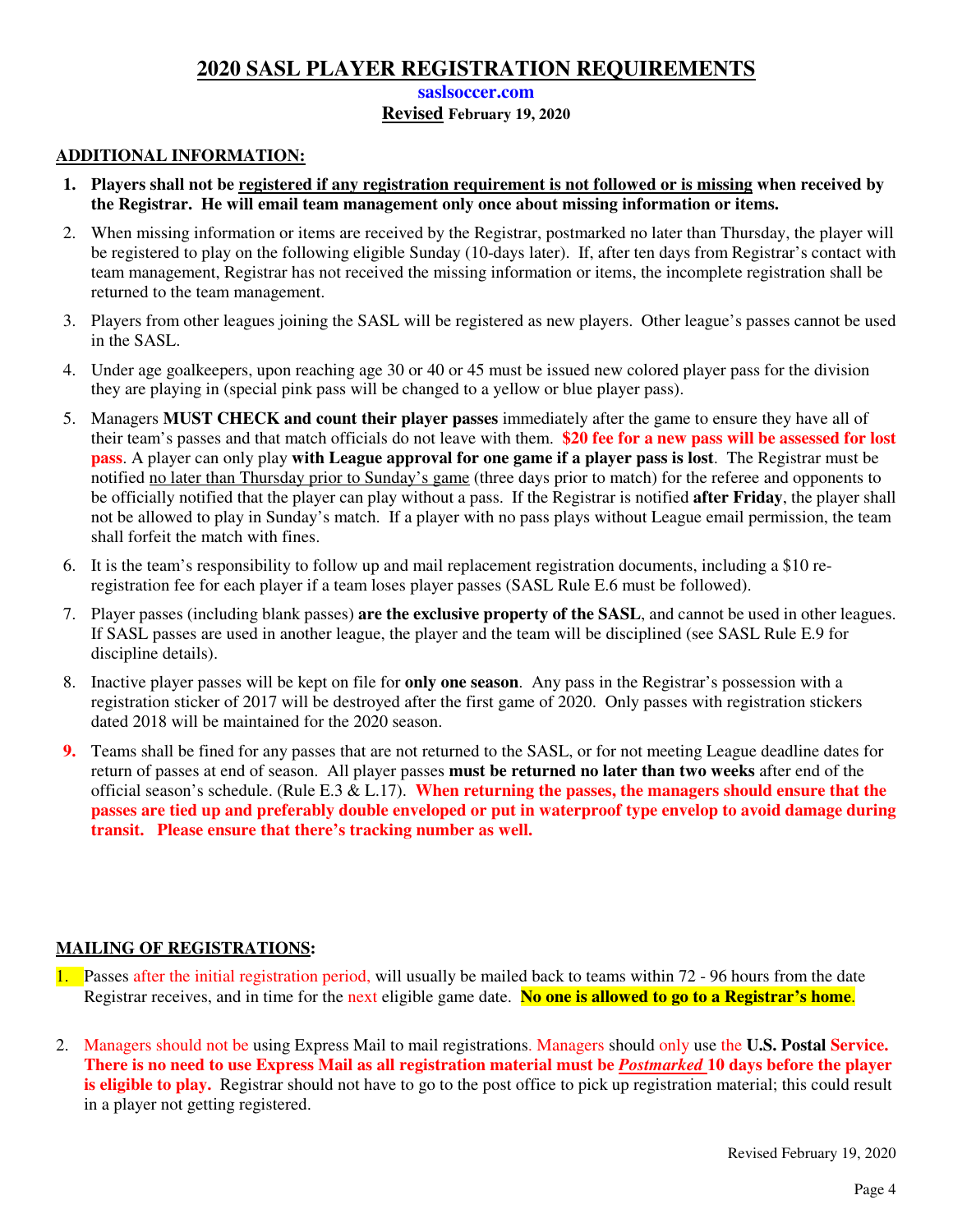#### **saslsoccer.com**

#### **Revised February 19, 2020**

- 3. SASL will allow for expedited registration service. In order for expedited registration to be processed, the team must meet the following requirements:
	- a) Registration information must be received by 12PM on the Wednesday prior to the game. For example, if the game is on April 15<sup>th</sup>, in order to expedite the player pass, all the information must be received electronically by April 11<sup>th</sup> at 12PM. This includes updated registration form, colored copy of driver's license and signed waiver.
	- b) A \$50 fee will be assessed for expedited service. The fee must be paid via Venmo/Paypal (account TBD).
	- c) Hard copies must be postmarked on the same Wednesday in order to ensure the pass is available for the following week.
	- d) Once payment is confirmed and registration is received, Registrar will provide an email to the team manager allowing the player(s) to play with their driver's license for that week only.

#### **PLAYER INSURANCE:**

If a player is injured in a league game, the Insurance Carrier will verify eligibility from the Referee's Game Report and the teams Registration Form on file with the SASL and CSSA. If the manager is aware his player may have a serious injury, he MUST notify match official to write this in his game report.